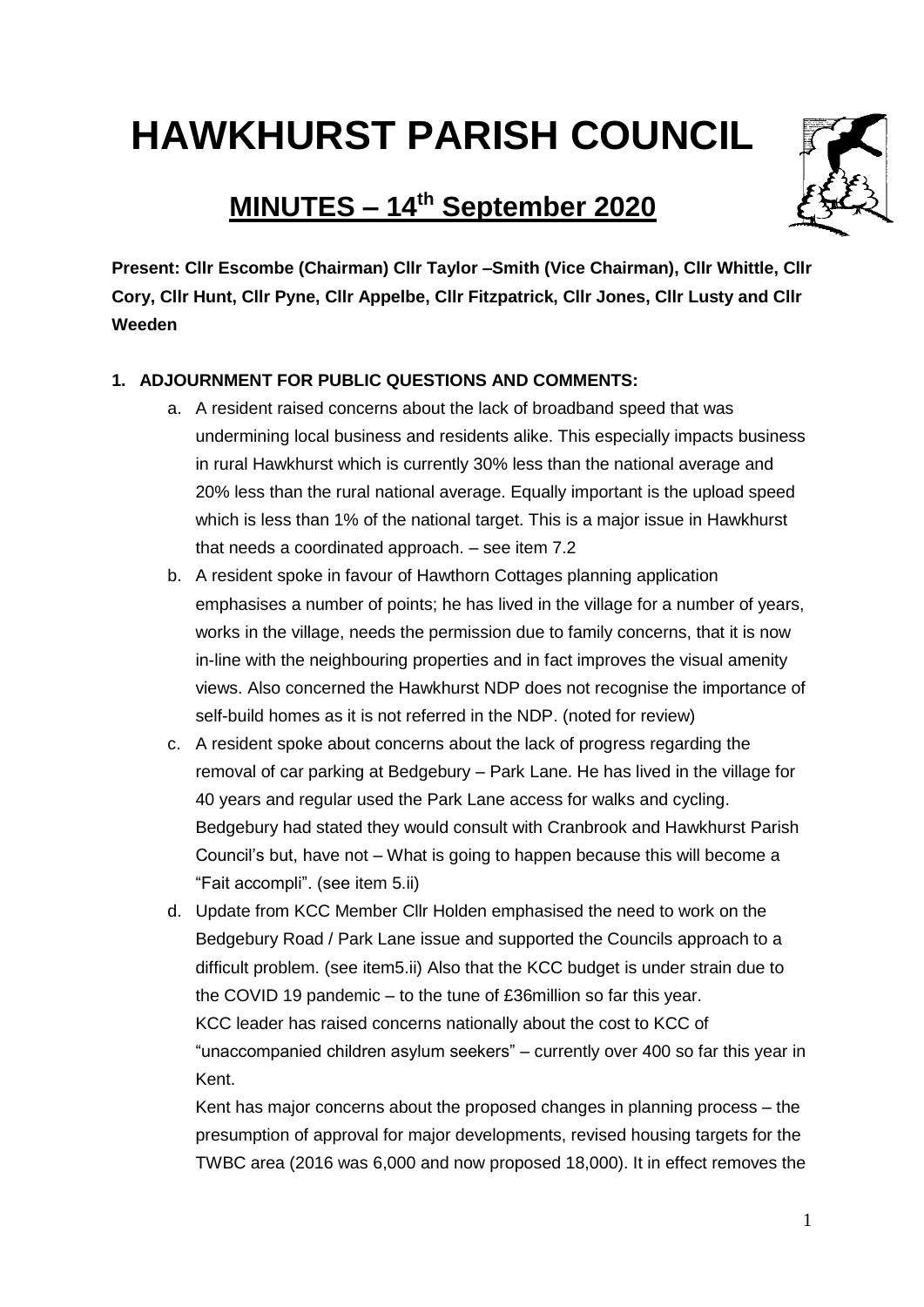local democratic input. The planning system is not at fault – over £1million planning approvals not been built. These proposed changes could have a major impact on Hawkhurst.

Update from TWBC Ward Member Cllr Palmer emphasised the need for the Parish to respond to the consultation on planning as may have serious consequences for Hawkhurst.

Also that TWBC meetings are moving back to evenings.

Cllr Cory asked about North Farm opening times and number of visits? Cllr Palmer will clarify and get back to the Clerk.

- i) Cranbrook Rd / Heartenoak junction No update.
- **2. APOLOGIES AND REASON FOR ABSENCE:** Cllr Blake away and Cllr Green personal reasons
- **3. DECLARATION OF INTERESTS**: *To receive notice of personal interests, whether of a prejudicial nature or otherwise, in respect of items on this agenda, in accordance with the Council's Code of Conduct.*

Cllr Weeden – all planning applications

# **4. APPROVAL OF MINUTES:**

4.1 Approval

- i) To note amendment 5 iii) "write to Chief Executive not the Leader" Cllr Lusty then proposed and Cllr Fitzpatrick seconded – approved by majority of 10 – 0 as Cllr Jones abstained as not present.
- ii) The minutes of the Facilities and Services Committee  $24<sup>th</sup>$  August 2020 and Strategy, Administration and projects Committee  $17<sup>th</sup>$  August 2020 were noted.

# **5. MATTERS ARISING FROM PREVIOUS MINUTES**

- i) **White House Judicial Review** (8.6.2020/5.1) Cllr Escombe noted that still waiting for decision, but KCC and TWBC are referring to it in other planning application comments.
- ii) **Park Lane / Bedgebury** (13.7.2020/1.1) The Clerk explained that discussions have taken place with Bedgebury, but not about consultation. It is suggested that we seek a Zoom meeting with: Bedgebury, KCC officers and Cllr Holden, officers and a Cllr from TWBC, officers and Cllrs from Cranbrook and Hawkhurst. If we are proactive we may find a negotiated way forward. Cllr Appelbe volunteered to be the Hawkhurst Parish Council representative.
- iii) **Air Quality** (13.7.2020/7.6) Cllr Escombe has circulated the letter to TWBC Chief Executive and is waiting a reply – will chase up AQMA consultation
- iv) **Walking and Cycling strategy**  (13.7.2020/7.8) Cllr Cory updated the Council that accidents / KSI information from the Police FOI seemed to be different from other information. We need to be clear on the correct information. Also chase up speed awareness stickers with Community Speed Watch.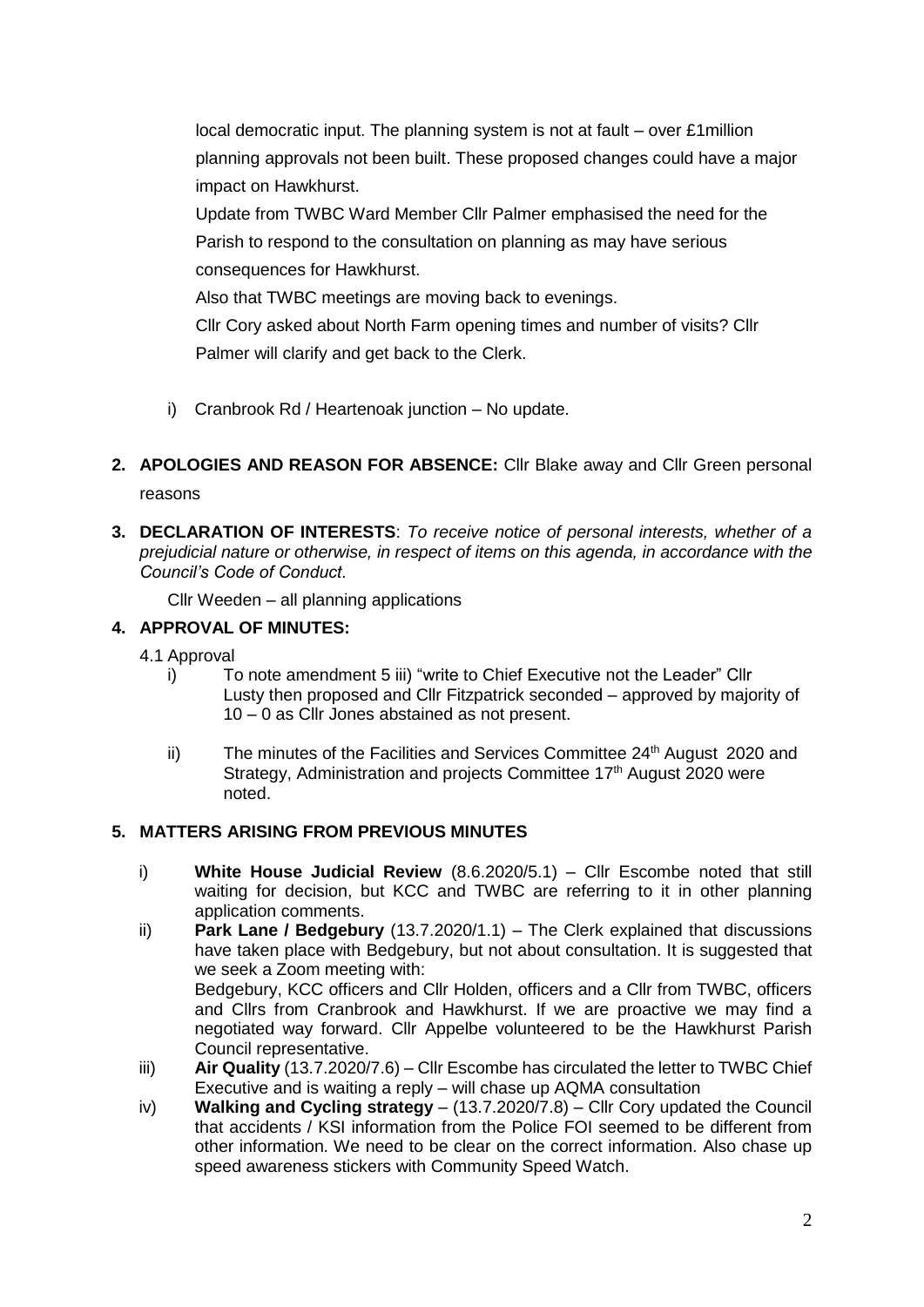- v) **Business Recovery Plan** (13.7.2020/7.7) Cllr Taylor-Smith noted the actions so far – Broadband see item 7.2, Hawkhurst Business Partnership have a draft constitution and aiming for a meeting in the near future to formalize group, Christmas obtaining HPC Christmas trees and HBP putting up lights aiming for launch on 5<sup>th</sup> December 2020 and aiming to promote in November 2020. Also considering bidding for CCTV – Cllr Holden felt TWBC should support with purchase of CCTV.
- vi) **VAT registration** (10.8.2020/7**.**2) Started on 1st September RFO to update to SAP
- vii) **Community Right to Bid** (13.7.2020/7.9) Clerk updated Council that a 4 submissions have been acknowledged by TWBC and a decision due in November 2020.
- viii) **Hawkhurst Sept Clean** (13.7.2020/ 7.10) Cllr Pyne update the Council that the litter pick was a great success and about forty people including five children joined in with gusto to help clear the roads of a variety of rubbish. Cans to carpets to bottles bar b q's and much more. It's amazing what comes back in the bags. These await collection by TWBC.A big thank you to all who attended who did such a sterling job sadly too many to mention. It was also a social occasion and friendships were made. It's surprising who you can meet over a dustbin bag.
- ix) **Finance** (13.7.2020/7.1) Online banking, Council credit card on track with Cllrs needing to activate – update to SAP

Additional bank account – Cllr Escombe led the debate on the proposal from the RFO

Cllr Appelbe asked about interest rates? Cllr Escombe emphasised the need for the extra bank account with access and some interest but could further research once new account opened.

#### **Proposal**

Cllr Escombe proposed and Cllr Taylor-Smith seconded that:

- 1. Transfer £9k from Lloyds account to Cambridge Building Society
- 2. Transfer £50k in to another bank account with a different institution once our precept is received in September
- 3. To open a Yorkshire Building Society/Clydesdale Bank account

#### Approved unanimously

i) **Heartenoak Recreation Ground** (10.8.2020/7.4) – Clerk explained the Cripps are acting on our behalf, have opened a client account, that a local surveyor is acting on our behalf to check the works / risk assessment etc and that Millwood Homes are covering all costs up front. – will email Councillors updates.

# **6. PLANNING**

6.1 Planning applications to be considered

| No | <b>Application No</b> | <b>Proposal</b>                                                        | Location         |
|----|-----------------------|------------------------------------------------------------------------|------------------|
| 20 |                       | 20/02076/FULL Erection of a pair of two bedroom semi- Land Adjacent To |                  |
|    |                       | detached houses                                                        | No. 4 All Saints |
|    |                       |                                                                        | Road Hawkhurst   |
|    |                       |                                                                        | Cranbrook Kent   |
|    |                       |                                                                        |                  |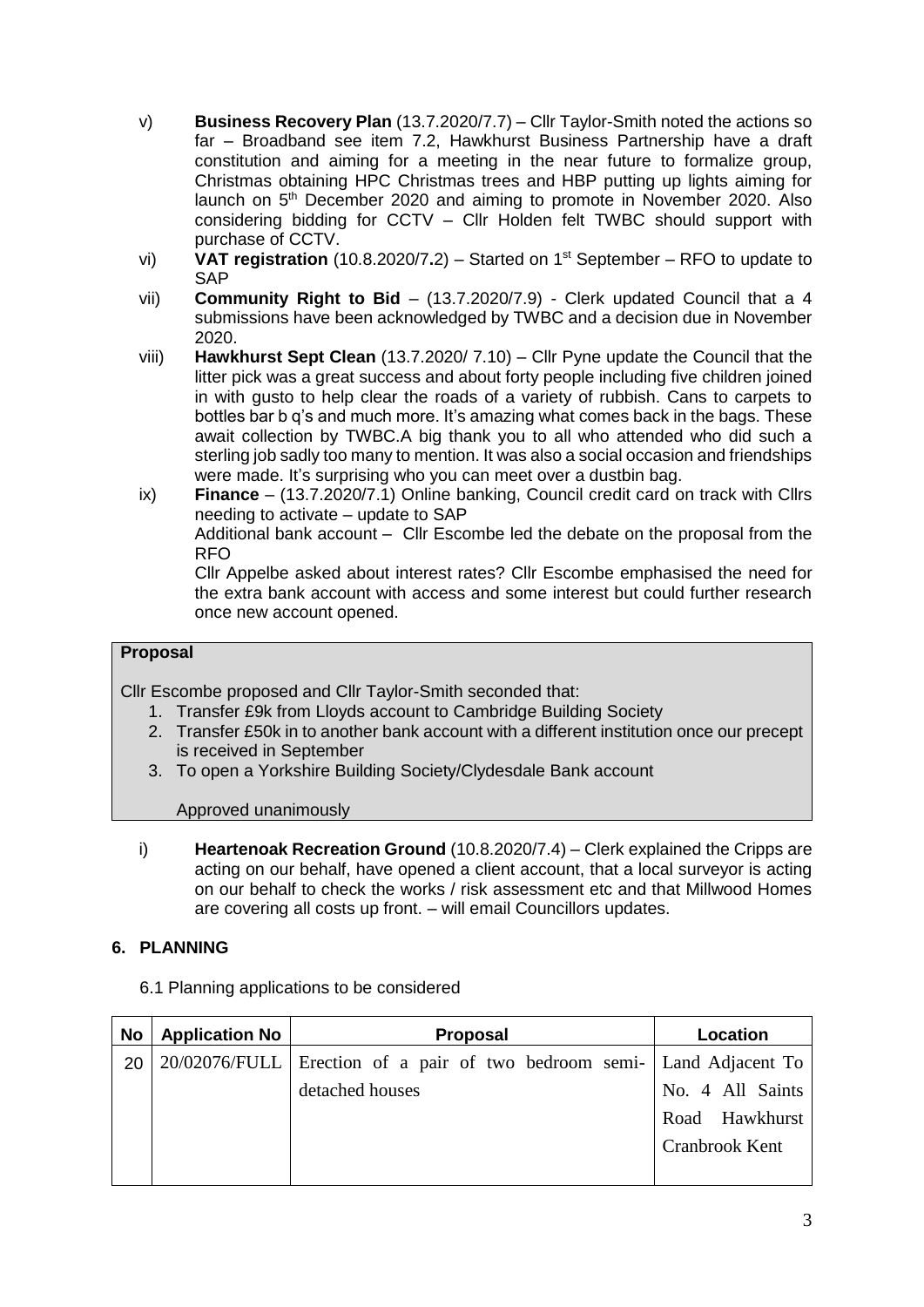# **Background:**

*The site was previously had planning permission for 2 x 3-bed houses in 2013. This has lapsed. Comments from neighbours indicate that the approval was actually given for a larger site as land was incorrectly included in the application. There is also a suggestion that some of the land included in this application is not actually within the ownership of the applicant. This application is for 2 x 2-bed semi-detached. Three comments from neighbours: one objecting and two raising concerns.*

#### **Comments and Recommendation:**

This site is within the LBD and within walking distance of facilities, therefore, despite not being PDL, it broadly complies with HD1(a) of the NDP. Being two-bedroomed, these properties are of the size required by HD2.

However, there is nothing to suggest that the applicant has considered the requirements of the NDP in terms of HD3 or HD4. HD3 requires the effective storage of waste and recycling bins as well as bicycles, none of which appears to have been considered, and may well prove challenging given the plot size. Within both HD3 and HD4, there is a requirement for local construction materials to be used. Furthermore, neither dwelling has a working chimney as required by the NDP (HD4). This proposal also does not appear to have addressed the requirement for efficient use of water, electricity and energy (HD3 & HD4).

Parking provision is a particular concern. Not only does the proposal fail to comply with the NDP in terms of car parking being discreet, but one space for each house is inadequate to meet the day-to-day needs of residents in Hawkhurst. There are limited employment opportunities within the village and limited public transport means that residents are reliant on private cars. Not only will this development result in additional parking on All Saints Road, but it will result in the loss of two on-street parking spaces, as vehicles currently park along the frontage of this plot.

HPC also shares the concerns raised by residents about the drainage, both in respect of foul drainage and the run-off of surface water, and access arrangements.

This application is problematic for HPC. On the one hand, it is for two reasonably small houses, within the LBD and in walking distance of facilities. It would, therefore, with appropriate attention to the design requirements of the NDP, make an appropriate addition to housing stock within the village.

However, we also have real concerns about the impact of this development on neighbouring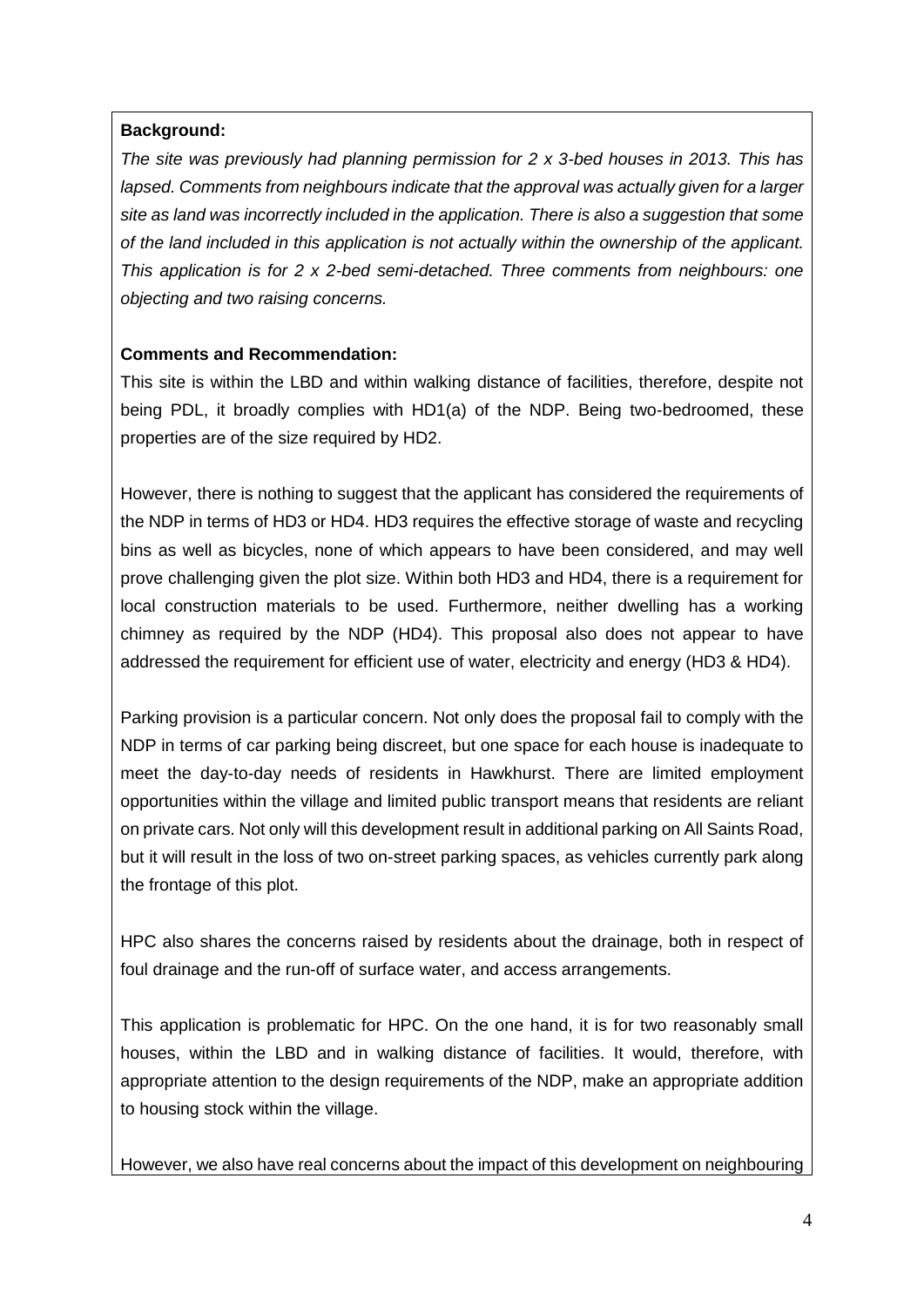properties, particularly in terms of the water run-off.

We are also extremely concerned about the impact on the traffic through the crossroads. We appreciate that as a development of two houses it would be inappropriate to expect the applicant to have undertaken a transport assessment. However, HPC's view is that it is the cumulative impact on the crossroads that needs to be considered. This month alone, we have applications for six new dwellings within the village. KCC Highways response on this and other applications is that it does not warrant their involvement. Whilst this may well be the case for each application separately, it ignores the cumulative impact of each additional house. KCC Highways has already indicated that an additional 22 trips through the junction at peak times would amount to the residual cumulative impact on the road network being severe. However, this is not necessarily the threshold at which the impact would be considered to be severe. Therefore, we would request that TWBC satisfies itself that KCC Highways has properly considered the cumulative impact of each additional property. On balance, HPC would **support** this application, with appropriate revisions to comply with

HD3 and HD4, with the following provisos:

- the development results in no additional increase in surface water run-off
- there should be a condition attached that there should be no access to the site through Smugglers and that future residents cannot park in Smugglers
- KCC Highways confirm that their model of the Hawkhurst crossroads junction demonstrates that this development (together with any other current application where approval is recommended) does not result in a residual cumulative impact on the junction that would be considered severe.

Cllr Whittle was concerned about the lack of car parking.

**Vote:** Support 9, Against 1 (Cllr Whittle) Abstain 0 (not voting Cllr Weeden) **Decision: Support**

| 21 | 20/01984/FULL Demolition of redundant buildings; provision   Hawkhurst Place |  |
|----|------------------------------------------------------------------------------|--|
|    | of significant landscaping and ecological Farm Rye Road                      |  |
|    | enhancements; conversion of buildings from a   Hawkhurst                     |  |
|    | flexible commercial use falling within Class   Cranbrook Kent                |  |
|    | B8 (storage and distribution) to a single                                    |  |
|    | residential dwelling and detached garage                                     |  |
|    |                                                                              |  |

# **Background:**

*The proposal is to convert an existing barn to a 6-bed house. The plot is currently considered a commercial site rather than agricultural. The current agricultural use of the surrounding land is not reliant on the application site. There are no comments from neighbours, one of whom is the landowner.*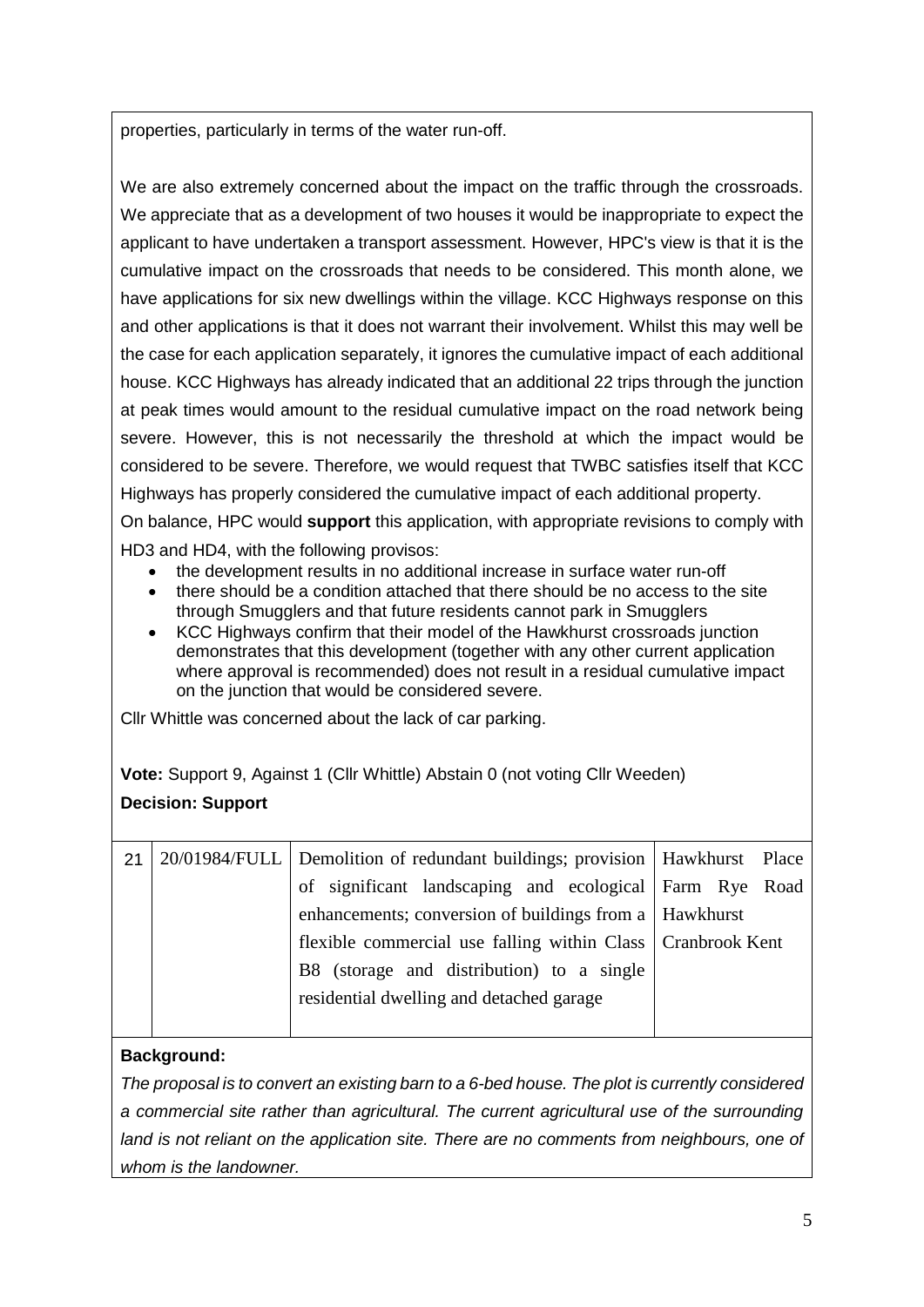#### **Comments and Recommendation:**

This is a small-scale development, one house, on a previously developed site. Whilst it is outside the LBD, it is within walking distance of facilities and, importantly, this is a level walk. The use of existing farm buildings suggests that this house will be effectively integrated within the existing settlement patterns. Therefore, this application complies with HD1(a) of the NDP.

HPC does have a number of reservations about this application. This proposal is for a 6 bed house and, therefore, does not address local housing needs as identified in HD2. There is no indication that any thought has been given to accessibility or how the property could be adapted to suit the future needs of occupants (HD3).

However, we note that this is re-using the structure of the existing barn and that the application indicates that the design will be energy efficient and as well as using some energy from renewable/low carbon sources. It was not clear to us what the extent of renewables would be, but we would encourage TWBC and the applicant to ensure that this is maximised. Designs to optimise the efficient use of water and conserve water (HD3 & HD4) should also be considered.

Our concerns about the impact on the Hawkhurst Place, which is listed, have been somewhat eased by the absence of comments from neighbours and the statement that the removal of other redundant buildings on the site would result in a reduction in built form of over 60%, whilst soft landscaping being used to improve the outlook for nearby residential properties.

We appreciate the effort that has been put into the work with Kent Wildlife Trust to enhance biodiversity, both in terms of the provision for wildlife and the attention to the landscaping through the provision of wildflower meadows, orchard etc. We would like reassurances that any external lighting used will meet the recommendations from the Bat Conservation Trust referenced in the Bat Survey.

HPC remains extremely concerned about the impact on the traffic through the crossroads. We appreciate that as a development of a single dwelling, it would be inappropriate to expect the applicant to have undertaken a transport assessment. However, HPC's view is that it is the cumulative impact on the crossroads that needs to be considered. This month alone, we have applications for six new dwellings within the village. KCC Highways response on this and other applications is that it does not warrant their involvement. Whilst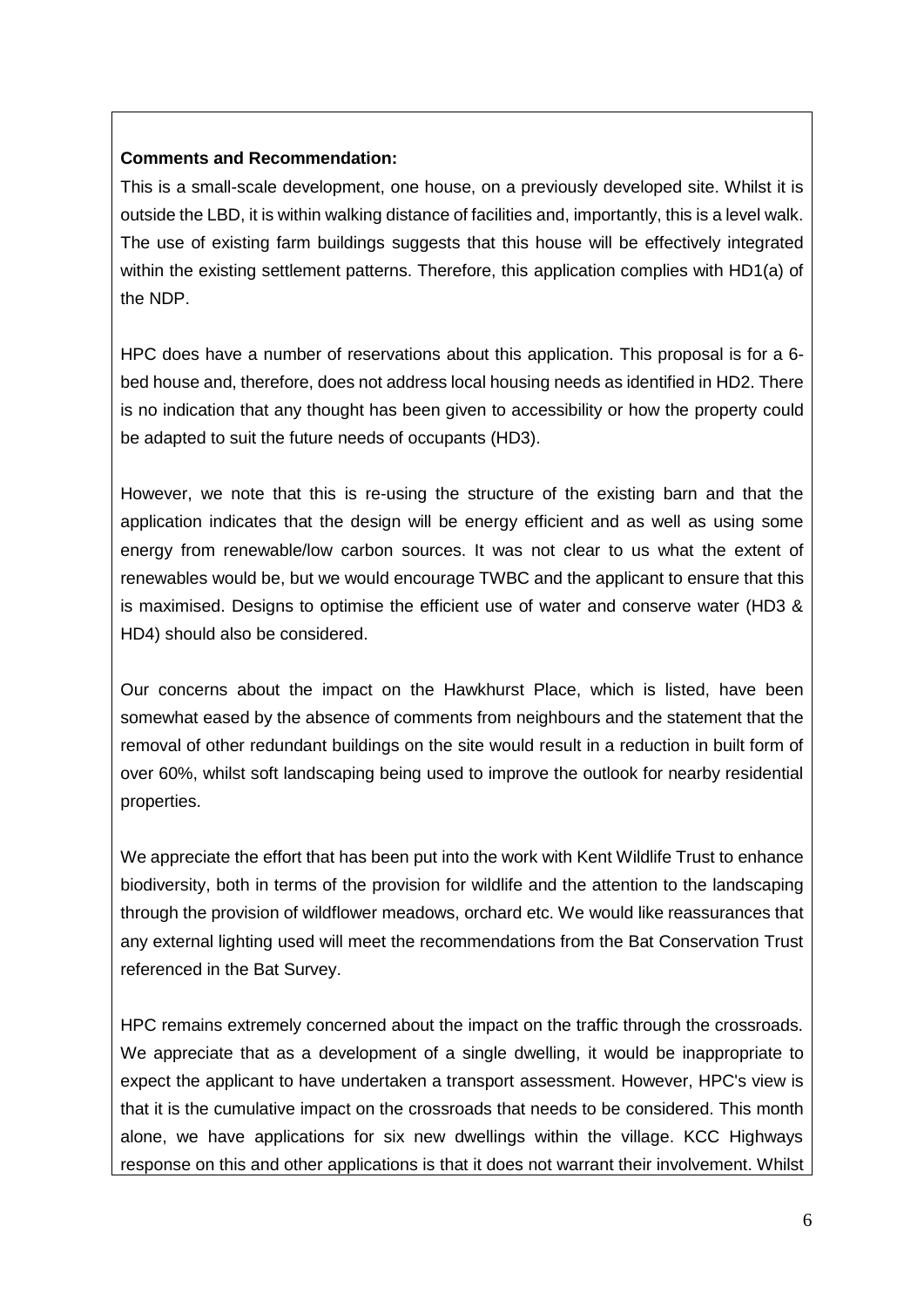this may well be the case for each application separately, it ignores the cumulative impact of each additional house. KCC Highways has already indicated that an additional 22 trips through the junction at peak times would amount to the residual cumulative impact on the road network being severe. However, this is not necessarily the threshold at which the impact would be considered to be severe. Therefore, we would request that TWBC satisfies itself that KCC Highways has properly considered the cumulative impact of each additional property.

HPC **supports** this application on the proviso that KCC Highways confirm that their model of the Hawkhurst crossroads junction demonstrates that this development (together with any other current application where approval is recommended) does not result in a residual cumulative impact on the junction that would be considered severe.

**Vote:** Support 10, Against 0 Abstain 0 (not voting Cllr Weeden) **Decision: Support**

| 22 | $20/02070/FULL$ Proposed |                                | new | house; | $land \text{scale}$   Land |                | East | Of   |
|----|--------------------------|--------------------------------|-----|--------|----------------------------|----------------|------|------|
|    |                          | enhancements; associated works |     |        |                            | Water          |      | Lane |
|    |                          |                                |     |        |                            | Hawkhurst      |      |      |
|    |                          |                                |     |        |                            | Cranbrook Kent |      |      |
|    |                          |                                |     |        |                            |                |      |      |

# **Background:**

*A previous application in Sept 2017 was supported by HPC, but refused by TWBC on the grounds that it was not considered to be of exceptional quality of sufficiently innovative to overcome the unsustainable location or the identified harm. The applicants have revised the design and taken it to a Design Review Panel who have determined that the proposals meet paragraph 79e of the NPPF. No comments from residents.*

# **Comments and Recommendation:**

This is an application for a large isolated house on a greenfield site, well outside the LBD and beyond walking distance of facilities. Therefore, it does not comply with either HD1 or HD2 of the NDP. However, the application relies on paragraph 79e of the NDP in that the design is of exceptional quality being truly outstanding or innovative (in this case both), reflecting the highest standards in architecture, and helping to raise standards of design more generally in rural areas.

It is evident that the applicants have given careful consideration to the landscape setting within the AONB and has taken onboard the policies of the NDP. The environmental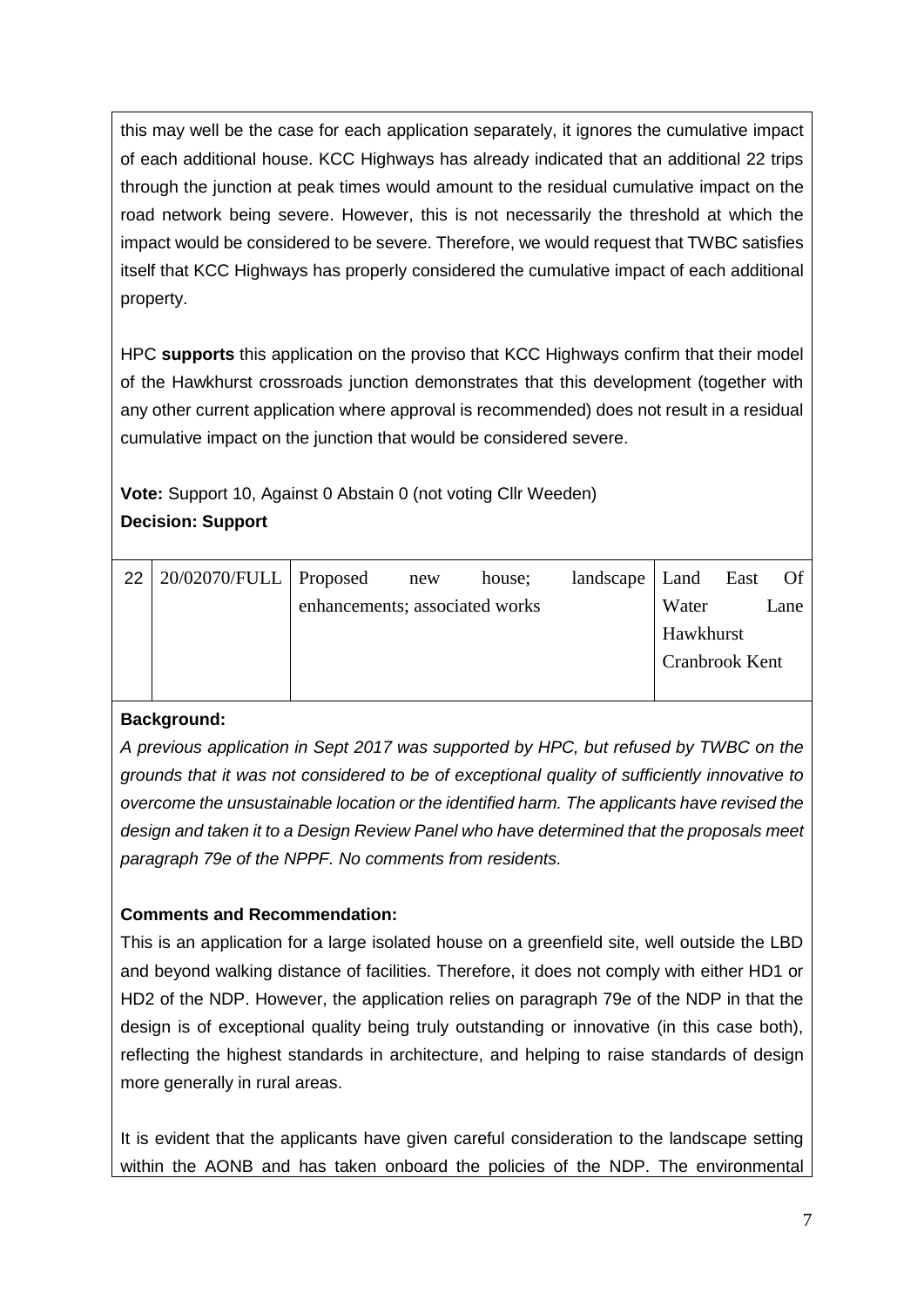credentials of the design are impressive. The inclusion of a guest suite on the ground floor means that property will be able to meet the future needs of residents in line with HD3.

HD4 allows for careful innovation in design. The use of traditional materials in an innovative design is welcomed by the Parish Council.

HPC does have reservations about the use of such a big greenfield site for one house. However, the location of the house within the site has been carefully considered to have minimal impact on the surrounding landscape. We welcome the reinstatement of the field boundary and the creation of seasonally-grazed wildflower meadows, together with the other landscape and biodiversity enhancements.

It seems clear that the landowners value the landscape setting of this site. However, we this can be guaranteed with changes of ownership in the future. Therefore, HPC would like to see a condition that requires the land to be managed appropriately in perpetuity and prevents any further development of this site. Similarly, the unique design is a key factor in the application. Therefore, we request a condition that removes any permitted development rights.

HPC remains extremely concerned about the impact on the traffic through the crossroads. We appreciate that as a development of a single dwelling, it would be inappropriate to expect the applicant to have undertaken a transport assessment. However, HPC's view is that it is the cumulative impact on the crossroads that needs to be considered. This month alone, we have applications for six new dwellings within the village. KCC Highways response on these smaller applications is that it does not warrant their involvement. Whilst this may well be the case for each application separately, it ignores the cumulative impact of each additional house. KCC Highways has already indicated that an additional 22 trips through the junction at peak times would amount to the residual cumulative impact on the road network being severe. However, this is not necessarily the threshold at which the impact would be considered to be severe. Therefore, we would request that TWBC satisfies itself that KCC Highways has properly considered the cumulative impact of each additional property.

HPC **supports** this application on the following provisos:

 KCC Highways confirm that their model of the Hawkhurst crossroads junction demonstrates that this development (together with any other current application where approval is recommended) does not result in a residual cumulative impact on the junction that would be considered severe.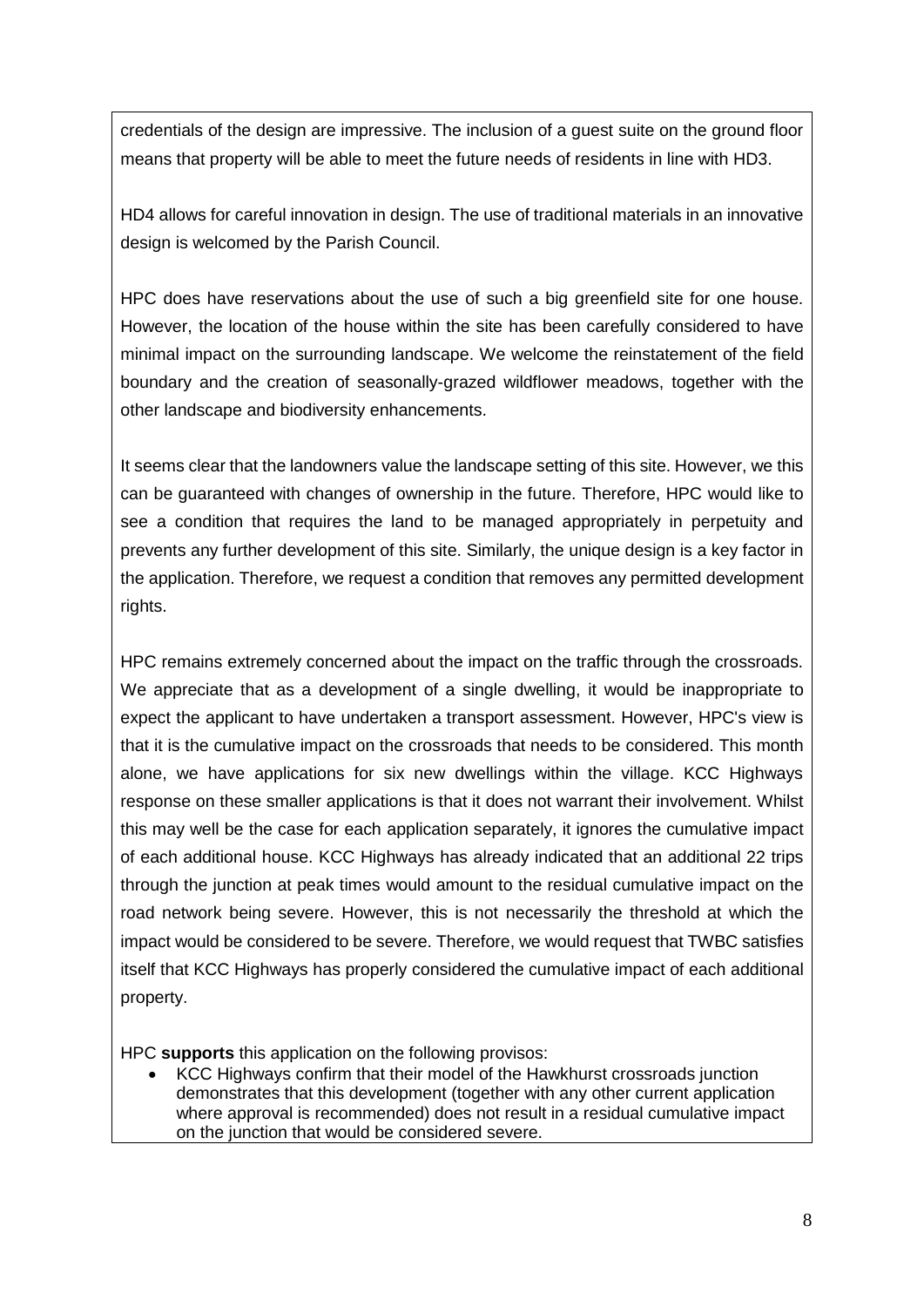- A condition is included to prevent any alterations to the house and garden without consent from TWBC planning to ensure that it remains a design of exceptional quality.
- An appropriate condition or legal agreement is included to ensure that the site as a whole is managed appropriately in perpetuity. We request that TWBC applies whichever option gives the strongest level of protection to the landscape.

**Vote:** Support 9, Against 1 (Cllr Fitzpatrick) Abstain 0 (not voting Cllr Weeden) **Decision: Support**

| 23 | 20/02168/OUT   Outline (Access, Layout and Scale Not   Hawthorn Cottage |                 |      |
|----|-------------------------------------------------------------------------|-----------------|------|
|    | Reserved) - Demolition of existing garage; Ockley                       |                 | Lane |
|    | erection of new detached dwelling within Hawkhurst                      |                 |      |
|    | garden of Hawthorn Cottage                                              | Cranbrook Kent  |      |
|    |                                                                         | <b>TN18 4DW</b> |      |
|    |                                                                         |                 |      |

# **Background:**

*This is a revised application for the one that was submitted recently that we objected to on the grounds of the impact on the AONB given the sensitive location adjacent to a historic routeway, the scale of the house, access and parking arrangements. KCC Highways also had concerns in relation to the access arrangements. Nothing has changed in terms of the scale or proposed location of the house.* 

# **Comments and Recommendation:**

HPC retains its position that the scale of the proposed house is inappropriate for this location and does not comply with HD2 of the NDP, being a 4-bedroom house, where the demand is for starter homes and small-sized houses rather than more family-sized properties.

This application does not successfully demonstrate that it will not have an adverse visual impact on the landscape as required by LP1 of the NDP. The Design and Access statement indicates that the NDP does not show the area around Ockley Lane as being one of the noted list of principal views to be protected by LP1. However, page 52 of the NDP makes it clear that the diagram is indicative only. Moreover, Ockley Lane is an historic routeway. the importance of which for the landscape context is indicated on page 18. There is an expectation that development in Hawkhurst should conserve and enhance the High Weald AONB and comply with the AONB Units Management Plan. Objective R1 indicates that historic routeways should be recognised as non-designated heritage assets in the planning process as well as discouraging new access points that damage the character of sunken routeways. We do not feel that adequate consideration has been given to the impact of these proposals on Ockley Lane and the views across the AONB, both at the site of the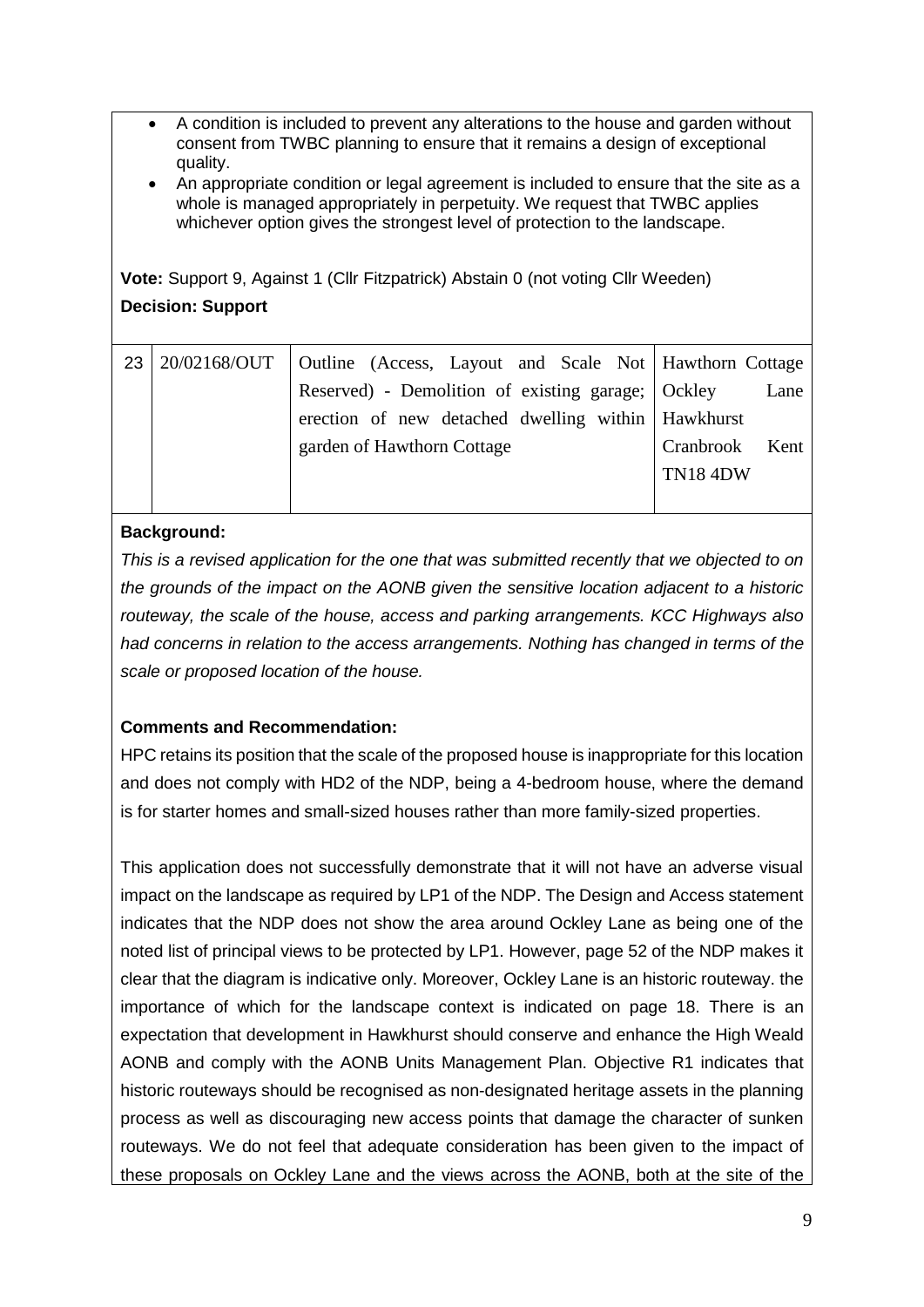proposed development and further away.

We note that the access designs have been changed to avoid the conflict with the existing parking arrangements. However, this appears to require the extension of the existing access and when comparing the photographs and the site plan, it looks as if the access would be from the byway rather than the road.

HPC remains extremely concerned about the impact on the traffic through the crossroads. We appreciate that as a development of a single dwelling, it would be inappropriate to expect the applicant to have undertaken a transport assessment. However, HPC's view is that it is the cumulative impact on the crossroads that needs to be considered. This month alone, we have applications for six new dwellings within the village. KCC Highways response on this and other applications is that it does not warrant their involvement. Whilst this may well be the case for each application separately, it ignores the cumulative impact of each additional house. KCC Highways has already indicated that an additional 22 trips through the junction at peak times would amount to the residual cumulative impact on the road network being severe. However, this is not necessarily the threshold at which the impact would be considered to be severe. Therefore, we would request that TWBC satisfies itself that KCC Highways has properly considered the cumulative impact of each additional property.

A number of Cllrs mentioned the eloquent presentation by Mr lee and that he raised a number of valid points.

Cllr Taylor-Smith felt that the practical pragmatic way forward was to approve

# HPC **objects** to this application.

**Vote:** Support 3, (Cllrs Taylor-Smith, Appelbe and Hunt) Against 7 Abstain 0 (not voting Cllr Weeden)

# **Decision: Object**

| 24 | 20/02078/FULL | Addition of a new gate, new bin store, new external   Conghurst Cottages |           |                  |
|----|---------------|--------------------------------------------------------------------------|-----------|------------------|
|    |               | lights, new garage, and changing the drive to gravel                     | Conghurst | Lane             |
|    |               |                                                                          | Hawkhurst |                  |
|    |               |                                                                          | Cranbrook | TN <sub>18</sub> |
|    |               |                                                                          | 4RJ       |                  |
|    |               |                                                                          |           |                  |

# **Background:**

*Garage is to be set well to the rear of the house and is unlikely to impact on others. No comments from residents.*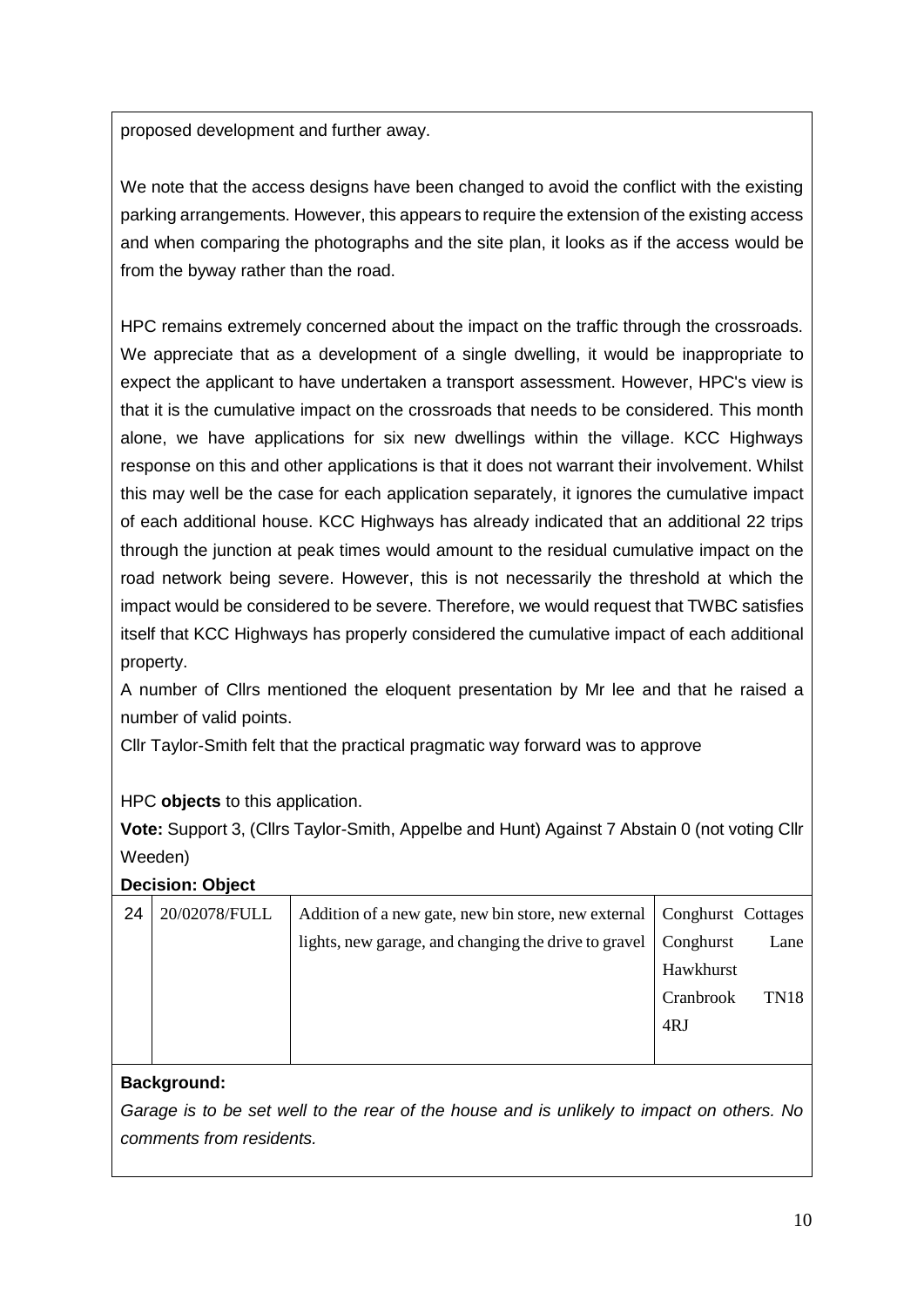# **Comments and Recommendation:**

HPC has no objections to this application. The choice of traditional materials complies with the NDP. The proposals do not seem overbearing and are unlikely to impact on neighbouring properties. The garden appears to be well screened to the rear and therefore the garage is unlikely to have a major impact on the AONB. The gate will be set back from Conghurst Lane, allowing cars to pull off the road.

From the plans submitted, it appears that a tree will need to be removed to construct the garage. Therefore, HPC requests that three additional trees are planted to replace this in line with Hawkhurst's Tree and Hedgerow Policy.

Given the rural location, we would request that the lighting is the minimum required to allow safe movement between the garage and the house, ideally sensor-operated and solar powered.

Hawkhurst Parish Council **supports** this application.

**Vote:** Support 10, Against 0 Abstain 0 (not voting Cllr Weeden)

# **Decision: Support**

| 25 | 20/02289/FULL | Variation of Condition 2 (Approved Plans) of Saintfield |                 | High      |
|----|---------------|---------------------------------------------------------|-----------------|-----------|
|    |               | Planning Permission 18/01376/FULL - Changes to          | Street          | Hawkhurst |
|    |               | reduce the bulk of the 2 storey side extension by       | Cranbrook       | Kent      |
|    |               | omitting the double gable and substituting it with a    | <b>TN18 4JP</b> |           |
|    |               | single gable. Front and rear first floor windows        |                 |           |
|    |               | changed to Velux type windows; reductions to the        |                 |           |
|    |               | rear single storey extensions.                          |                 |           |
|    |               |                                                         |                 |           |

# **Background:**

*This application is a request to change the agreed plans from a previously approved application. As outlined in the description, the changes will reduce the bulk of the extension. HPC supported the current application. No comments from residents.* 

# **Comments and Recommendation:**

HPC **supports** this application as it reduces the bulk of the extension and does not appear to impact negatively on the street scene or neighbours.

**Vote:** Support 10, Against 0 Abstain 0 (not voting Cllr Weeden) **Decision: Support**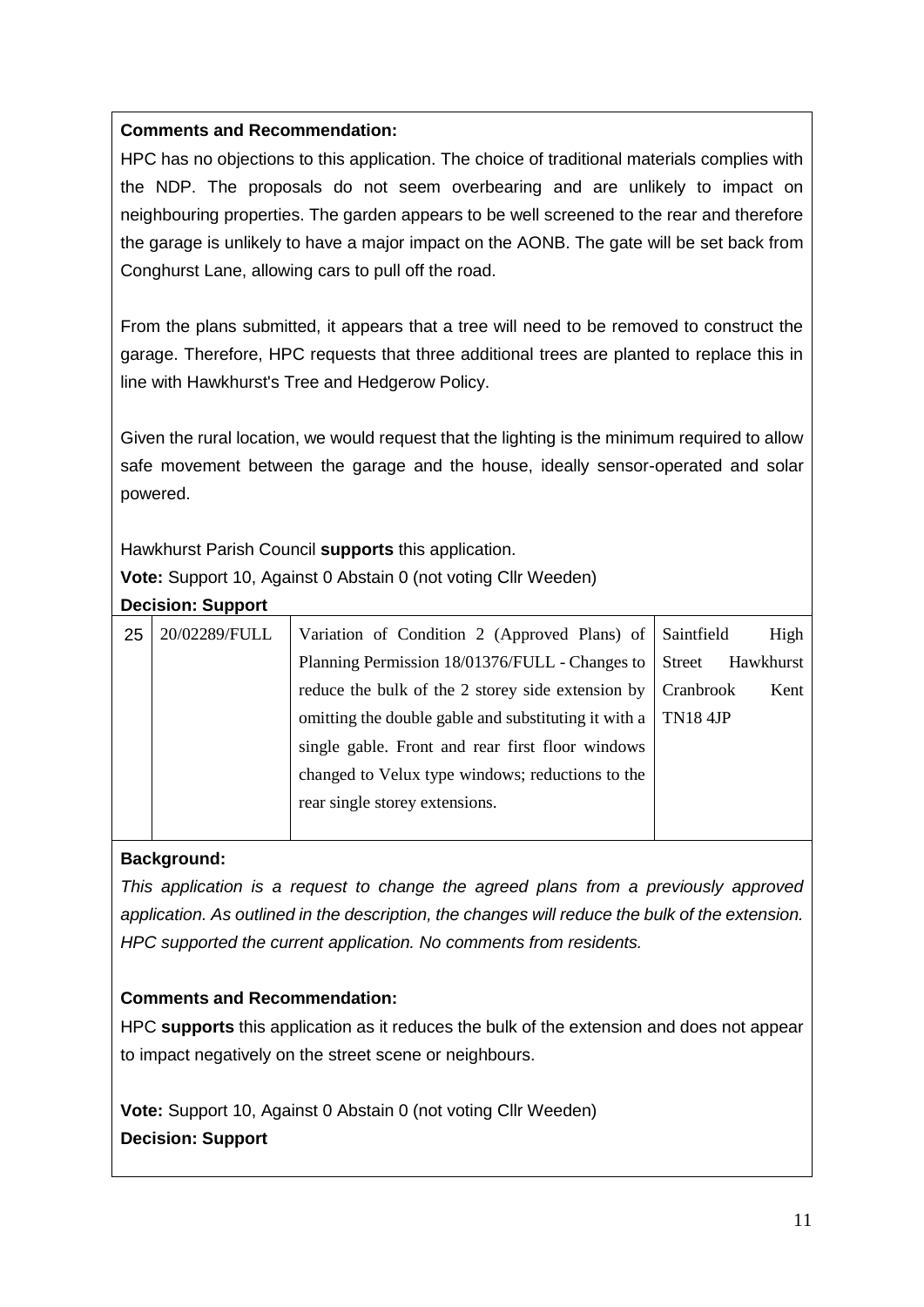| 26                                                             | 20/02078/LBC             | Listed building consent - Addition of new gate,     | Conghurst Cottages |      |  |  |  |
|----------------------------------------------------------------|--------------------------|-----------------------------------------------------|--------------------|------|--|--|--|
|                                                                |                          | new bin store, new external lights, new garage, and | Conghurst          | Lane |  |  |  |
|                                                                |                          | changing the drive to gravel                        | Hawkhurst          |      |  |  |  |
|                                                                |                          |                                                     | Cranbrook          | Kent |  |  |  |
|                                                                |                          |                                                     | <b>TN18 4RJ</b>    |      |  |  |  |
|                                                                |                          |                                                     |                    |      |  |  |  |
| See 24.                                                        |                          |                                                     |                    |      |  |  |  |
| Vote: Support 10, Against 0 Abstain 0 (not voting Cllr Weeden) |                          |                                                     |                    |      |  |  |  |
|                                                                | <b>Decision: Support</b> |                                                     |                    |      |  |  |  |

# 6.2 Planning information on file

# **7. MATTERS FOR FURTHER DISCUSSION:**

#### **7.1 Revised Budget 2020.21**

The Clerk introduction the report that the COVID 19 crisis has had an impact on society in numerous ways. From a Council budget point view this has led to the need to review income and expenditure plus the opportunity to reallocate budgets in 2020/21 to ensure we are in a positive position financially.

The draft revised budget is attached in **appendix A** of this report.

Apart from the adjustments because of COVID 19 we have included staff recharges – previously all in Administration - to illustrate the total cost of a service and made other adjustments.

An example of an adjustment is transferring savings in Parish Basic Allowance (Councillor expenses) to support the Hawkhurst community;

- support business by not charging them for watering the flower displays
- providing a budgeting for Hawkhurst Community Support Group costs.

# In **appendix A**

- the income adjustments are in yellow,
- the expenditure adjustments are in amber
- the staff recharges are in green with one off amendment in red in administration

#### **The Clerk highlighted several points**

- Victoria Hall revised rent  $-1<sup>st</sup>$  payment received and revised rent reduced to £7,265.
- Hawkhurst Football Club FAS recommend a credit from last year so adjusted income to £300 – this needs confirming this evening but have included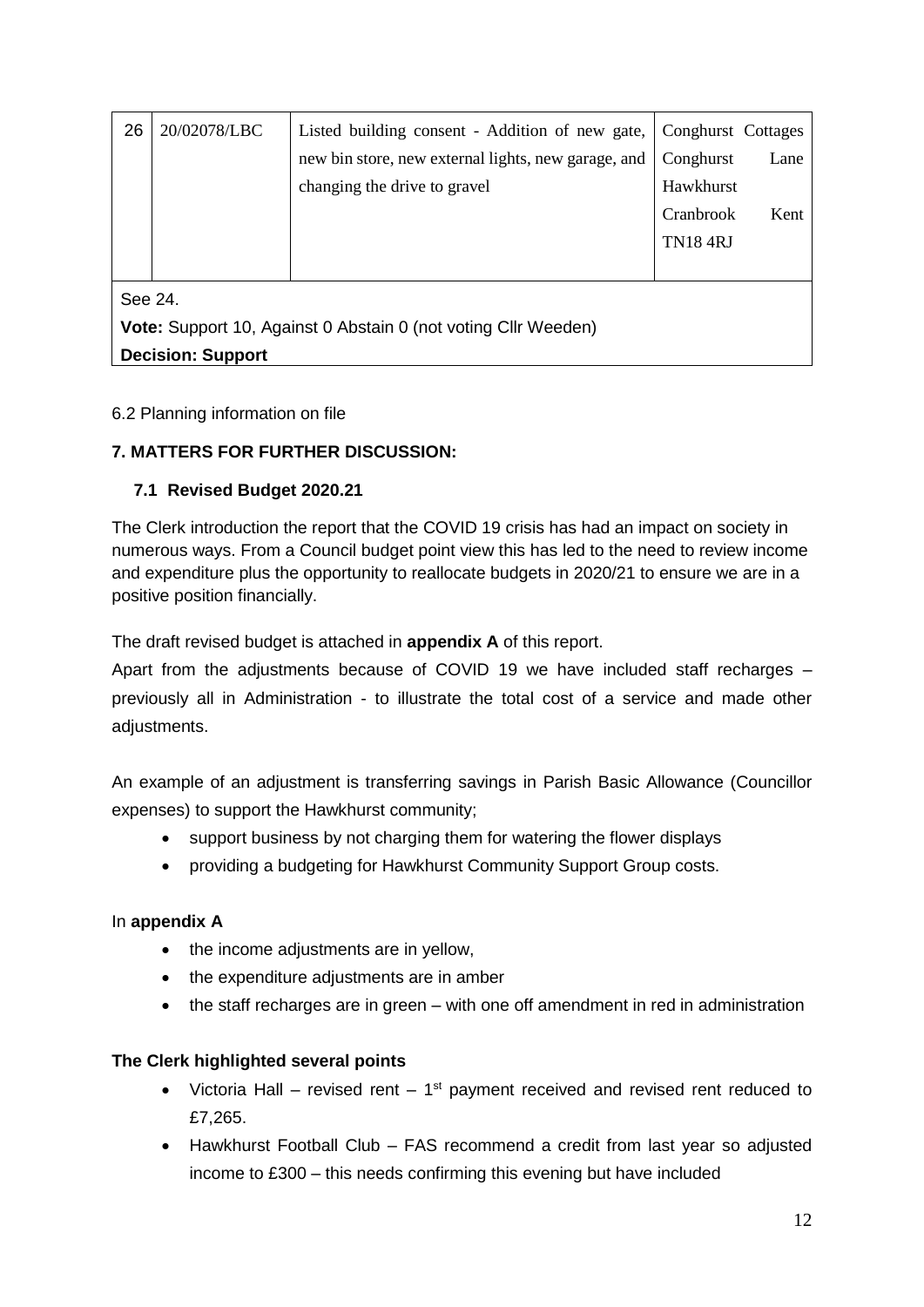- Reduction in Copt Hall hire income £3,750
- Copt Hall £10,000 business rate relief shown as income
- Reduction in KGV sports hall £3,750
- Funding from C 19 Job Retention Scheme in Administration, estimated at £2,000
- Office rate relief £10,000 shown in Administration
- Saving from Parish Councillor Allowances reallocated to cover Business charges for watering flower displays plus supporting HCSG in COVID 19 support
- Increased Capital Items in Administration Code to cover IT equipment for remote working
- Enabling grant of £2,765 shown in COVID 19 support
- Grants for KGV the £10,000 business rate relief and £1,000 grant from KPFA (just received) have not been allocated in budget 2020/21 but have been paid into reserves towards the cost of MUGA at KGV
- Expenditure reduced expenditure for facilities by 25%
- Removed Youth budget as now covered by increased S137 Community Grants

Noted that the RFO needs to make amendments to HCT / Copt Hall budget codes and review allocation of furlough funding - but these will not change the bottom line.

One final point – in September 2020 we are opening up the facilities more to community groups, but we are restricting use to a maximum of two groups per day. To ensure we are "COVID Secure" we will be doing more cleaning – in effect twice per day rather than the budgeted once per day. In addition, we are purchasing extra cleaning equipment, PPE dispensers etc.

Our Internal Caretaker is doing the morning cleaning and our External Caretaker is doing the afternoon cleaning. How long this lasts with depend on COVID 19 and adjusting to the appropriate guidelines. FAS felt we should amend the agreed fees for hall hire to £15 and absorb any extra cleaning costs.

**In summary, t**he approach is a prudent one, in-line with the risk adverse policy of the Council.

We have been proactive in obtaining Government Grants to support the 2020/21 budget, this is currently at totaling £24,765 and we will continue to seek others.

Without being able to draw down this Government support we would have been required to make significant cut backs.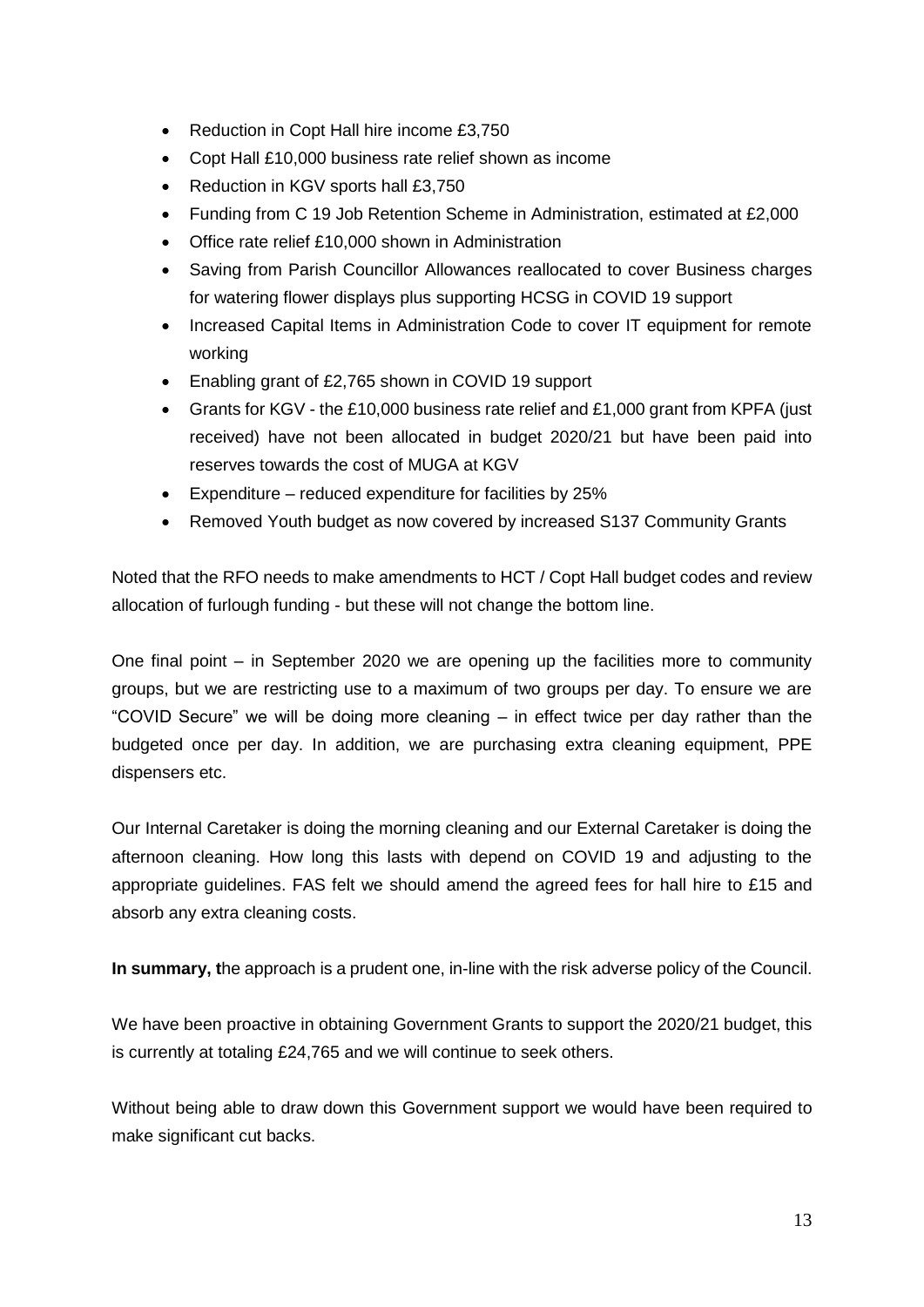Obviously this is still an estimate and maybe further compromised by COVID 19, a summary table is set out below

|                                               | Original | <b>Revised</b> |  |
|-----------------------------------------------|----------|----------------|--|
| <b>Income</b>                                 | £32,688  | 41,160         |  |
| <b>Precept</b>                                | £189,966 | 189,966        |  |
| <b>Expenditure</b>                            | £222,634 | 219,589        |  |
| Estimated transfer to reserves at end of year | £0       | 11,537         |  |
|                                               |          |                |  |

#### **Proposal**

Cllr Pyne proposed and Cllr Taylor-Smith seconded that the Council agree:

- the revised budget 2020/21 as set out in **Appendix 1** of this report.
- that the budget codes are adjusted accordingly
- That a six monthly actual v budget report is presented to the October 2020 SAP meeting then onto Council.

Agreed unanimously

# **7.2 Formation of Community Interest Group – umbrella organisation for broadband in Hawkhurst**.

Cllr Taylor-Smith explained that it is frustrating that we cannot get the information we need to progress this as we would want. Open reach is working on the "commercial areas" in the next 6 months (March 2021) and hopefully be on line in 2021.

Until we know the gaps – where the commercial area does not cover - the best we can do is set up an umbrella Hawkhurst Community Interest Group so that we can facilitate the residents and businesses to come together in the "community Voucher". A brief summary leaflet is attached in **appendix 2**.

#### **Proposal**

Cllr Taylor-Smith proposed and Cllr Pyne seconded that we set up a Community Interest Group for Hawkhurst to support resident's groups to access broadband.

# **7.3 Tunbridge Wells Agreement**

Cllr Escombe clarified the issue regarding the Tunbridge Wells Agreement sets out a collaborative approach to decision-making between the Borough Council and the Parish and Town Councils.

Frustrations with the planning process have been raised at the Parish Chairmen's meetings,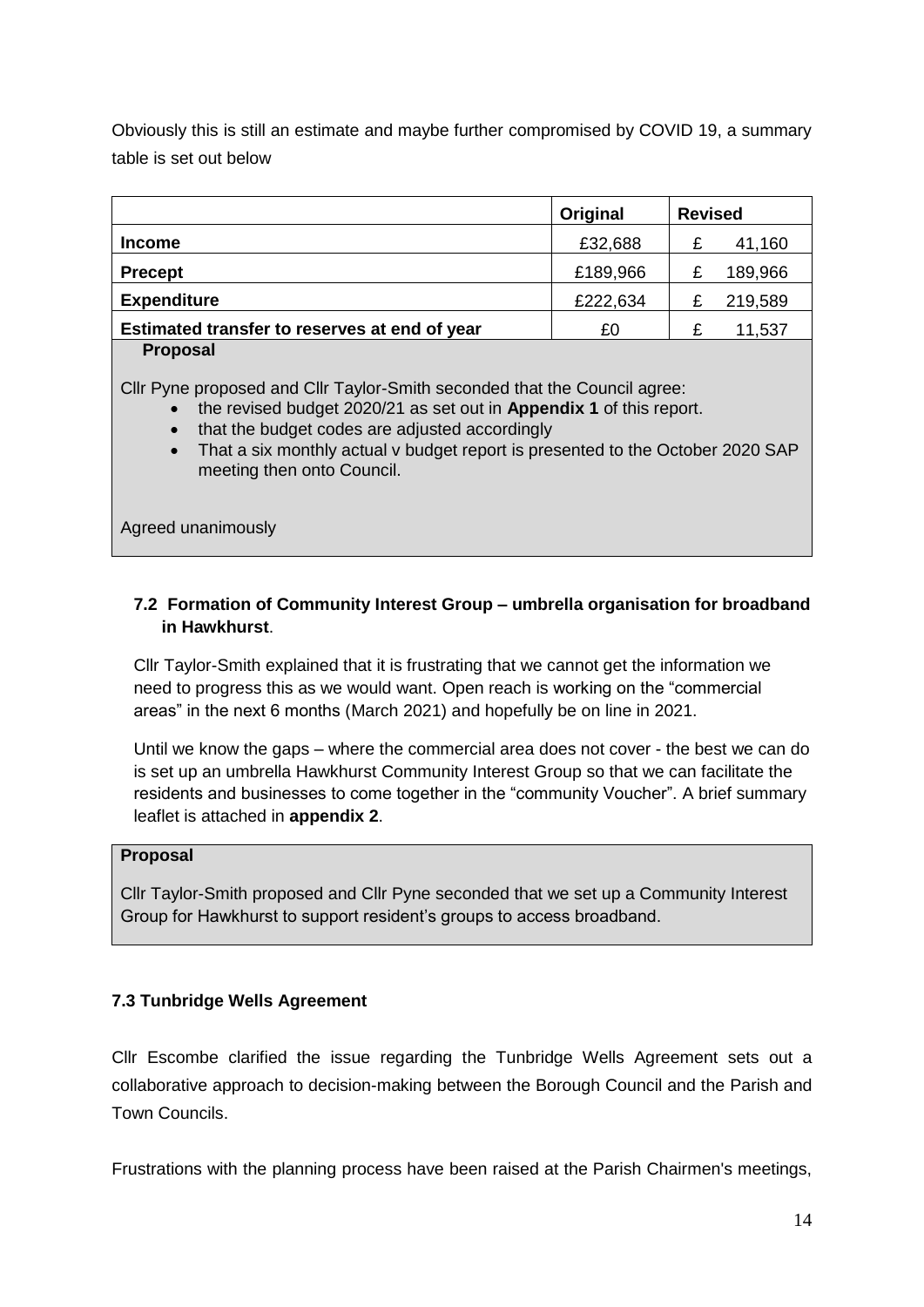particularly when:

- TWBC planning officers make a decision that does not accord with the recommendation from the Parish Council
- planning officers agree major changes to a planning application without any notice or reference back to the parish
- take no enforcement action on what the Parish Council considers to be a serious breach.

In order to address these concerns, a number of amendments are suggested to the planning section of the TW Agreement - see draft in **Appendix 3**. A summary of some of the key proposals is outlined below:

It is proposed that TWBC will:

- notify Parish Councils when its views on an application do not align with those of the Parish Council. This will allow a period of three working days for the PC to respond to TWBC before a final decision is made and the applicant notified of the decision. This would apply to any applications that the PC had highlighted as being of particular importance.
- organise an annual planning workshop to ensure that Local Councils are kept updated on planning matters.
- If TWBC decides not to take enforcement action on a breach identified by the PC, they will discuss this with the PC before informing the site owner/develop/operator.

It is proposed that Parish Councils will:

- ensure that councillors are trained to ensure realistic and relevant recommendations
- discuss applications and submit comments within the 21-day consultation period
- identify applications that are considered to be of particular importance.

If the amendments are approved by the Local Councils, this will be considered by TWBC with the intention of implementing the proposed changes by the end of the year.

The debate discussed the timing of an extra meeting; either Council meeting just to discuss planning matters or an extra Planning Advisory Group meeting with all Cllrs invited. It was agreed that if the revised Tunbridge Wells Agreement was adopted the Clerk and Chairman would clarify the best way forward.

# **Proposal**

Cllr Escombe proposed and Cllr Pyne seconded that the Council approve the revisions to the Tunbridge Wells Agreement, appendix 3. – Approved unanimously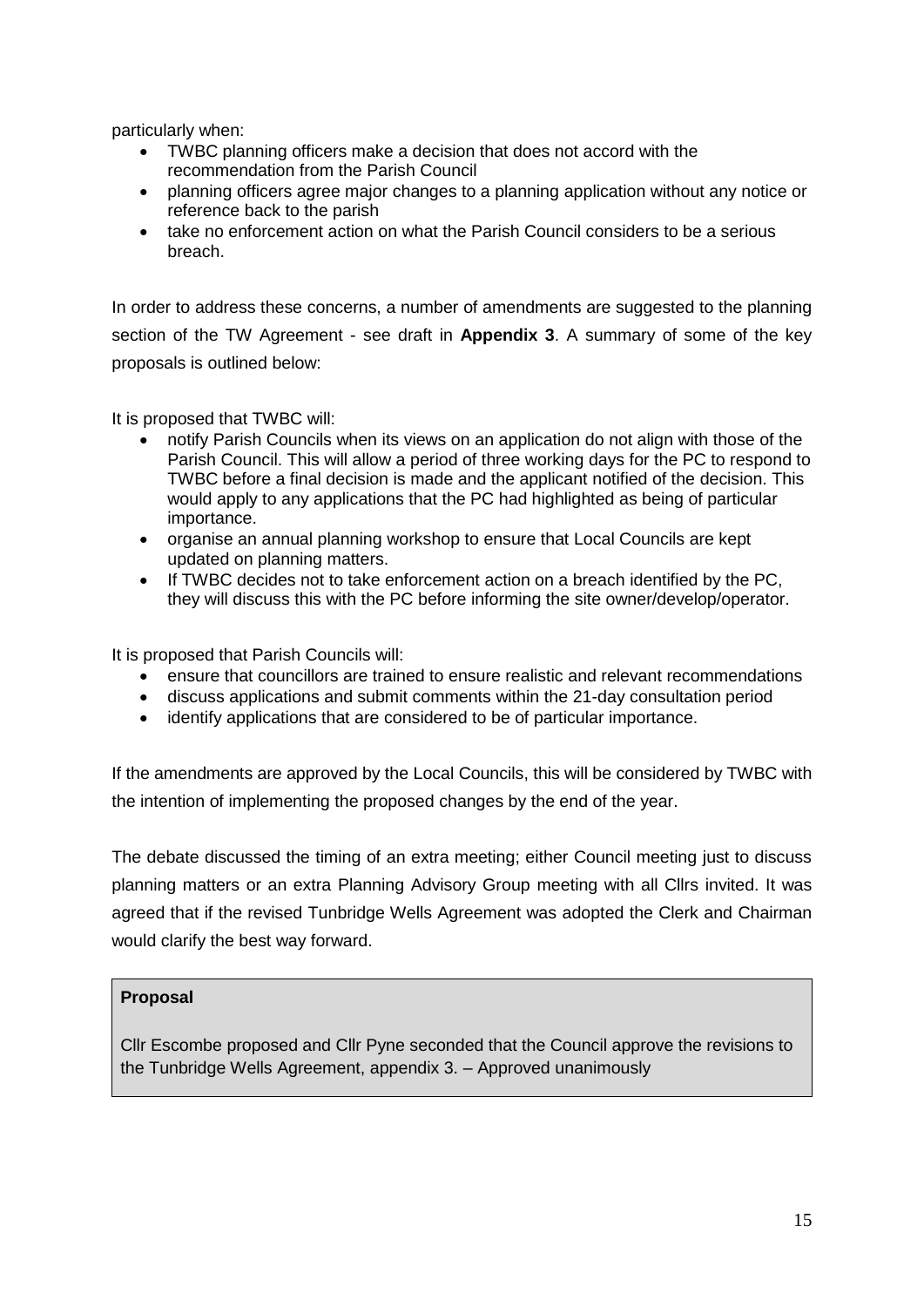# **7. 4 Response to Government consultation on Changes to current Planning**

Cllr Escombe stated there are major concerns raised over the proposed change in national planning system, most notably;

Methodology – leads to increase of 32% in housing in TWBC

The move to grant in principle major planning applications – ignoring local issues such as AONB or traffic – this makes no sense

Increased threshold to 50 units for affordable housing – hardly any affordable housing Affordable home split – similar to TWBC proposed

As well as points in questionnaire will also raise other concerns, which will be put in letter. Anyone else have any points?

Cllr Weeden asked to include community infrastructure i.e. sewage – agreed.

#### Proposal

Cllr Lusty proposed and Cllr Fitzpatrick seconded to delegate authority to the Clerk and Cllr Escombe to revise response and submit plus circulate to Cllrs.

Agreed unanimously

# **8. REPORTS OF COMMITTEE CHAIRMEN AND UPDATES**

# 8.1 Facility and Services Committee  $-24<sup>th</sup>$  August 2020

Cllr Fitzpatrick updated the Council on this meeting, he highlighted the restrictions on use of the Moor while Cllr Cory highlighted that the new Allotment agreement was the first time we had requested that allotment holders sign the allotment agreement. The Clerk explained that if we are successful with a grant application to Cllr Holden we will able to fund planting 2 x large Silver Birches to replace the Fir trees, whose roots were damaging the graves and enhance Hedgerow planting.

To support community groups by reducing hall hire fees to £15

Also that it is suggested to introduce a reduced School time, off peak rate for the MUGA £5 per hour

# **Proposal**

Cllr Fitzpatrick proposed and Cllr Hunt seconded the following.

- $\bullet$  to offer Hawkhurst Football Club a one off credit of £600 and invoice them £300 this year
- to introduce a reduced off peak school term MUGA fee of £5 per session
- to note the new allotment agreement
- To support community groups by reducing hall hire fees to £15
- Enhance the trees and hedgerow in Cemetery awaiting outcome of grant application. Agreed unanimously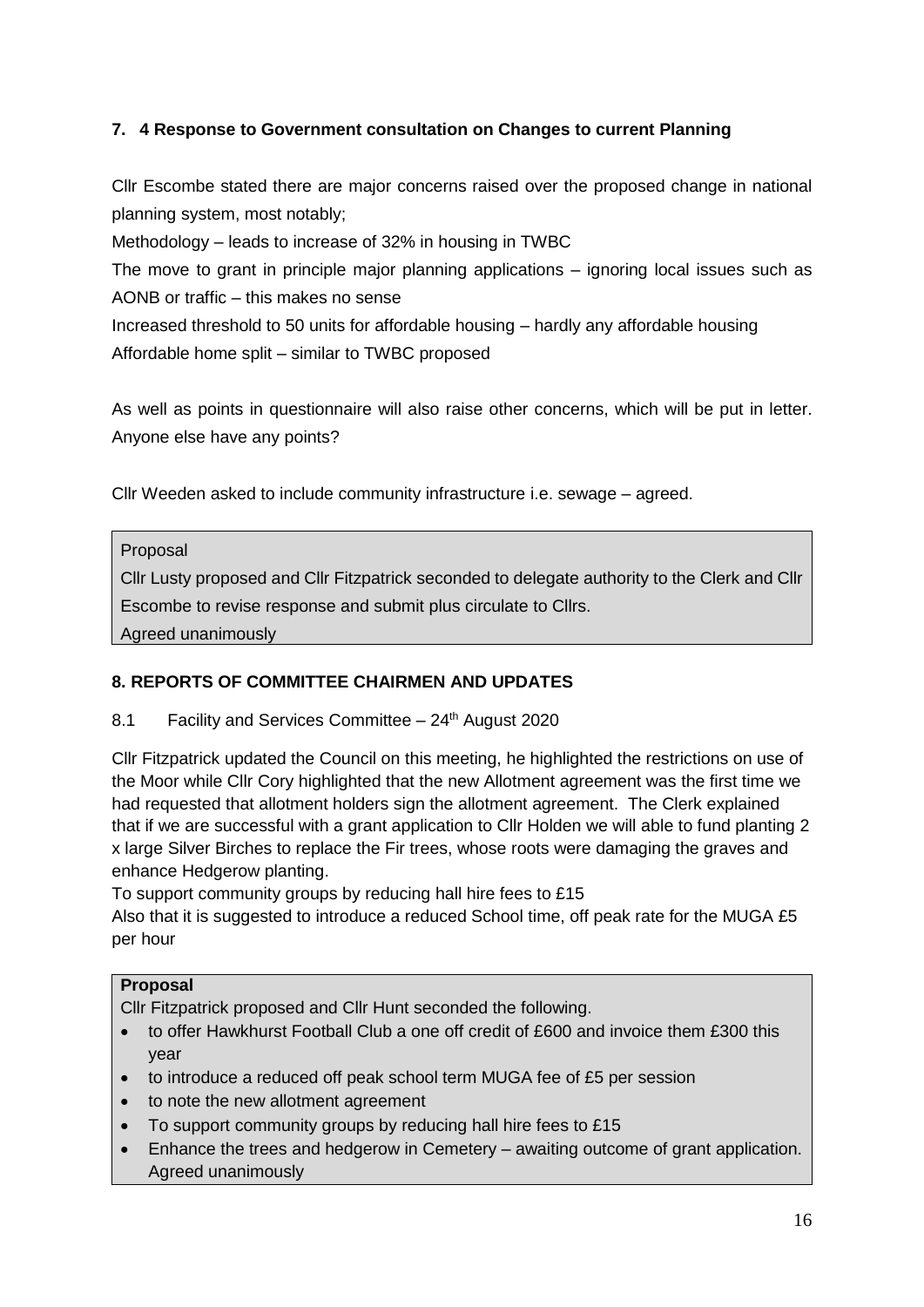# 8.2 Strategy, Administration and Projects Committee  $-17<sup>th</sup>$  August 2020

Cllr Taylor –Smith – Update the Council on Remembrance Sunday  $(8<sup>th</sup>$  November 2020) that due to COVID 19 restrictions an alternative parade and wreath laying will take place. Also that the selling of poppies will be challenging. It was agreed to clarify the position with the RBL and Father Rodney and help promote the event and poppy selling in Hawkhurst. Cllr Appelbe offered to liaise with the Church.

Cllr Taylor-Smith recommend that those who had not seen the Board Intelligence demo should, as it was very impressive – awaiting info back from Mod Gov and alternative option.

All actions on track – hoping to bring report on IT to next meeting also need to review tendering arrangements (Financial Regs) for January 2021 when left EU.

#### **Proposal**

8.2 Cllr Escombe proposed and Cllr Pyne seconded that Cllr Taylor-Smith and Cllr Appelbe liaise regarding the Remembrance Sunday events.

Agreed unanimously

8.3 Note Community Centre Working Group - The Clerk explained that 7<sup>th</sup> August 2020 was cancelled, but we need a new tree survey. Clerk will forward information and agreed to delegate

#### **Proposal**

8.3 Cllr Escombe proposed and Cllr Whittle seconded that the decision to delegate authority to the Clerk in consultation with Cllr Escombe and Cllr Whittle.

Agreed unanimously

#### 8.4 Personnel Committee – see confidential item.

#### **9. FINANCE:**

#### 9.1 Monthly Income and expenditure INCOME AND EXPENDITURE AUGUST 2020 for FCM 10.08.2020

| Accounts for payment              | £  | 13,250.45 | to 14.09.20 |
|-----------------------------------|----|-----------|-------------|
| Payment received                  | £  | 11,911.56 | to 31.08.20 |
| <b>Net Expenditure</b>            | -£ | 1,338.89  |             |
| Cambridge & Counties              | £  | 88,291.16 | to 30.04.20 |
| <b>Cambridge Building Society</b> | £  | 75,527.15 | to 31.12.19 |
| <b>Lloyds Current</b>             | £  | 10,600.00 | to 31.08.20 |
| <b>Lloyds Access Reserve</b>      | £  | 91,529.22 | to 31.08.20 |